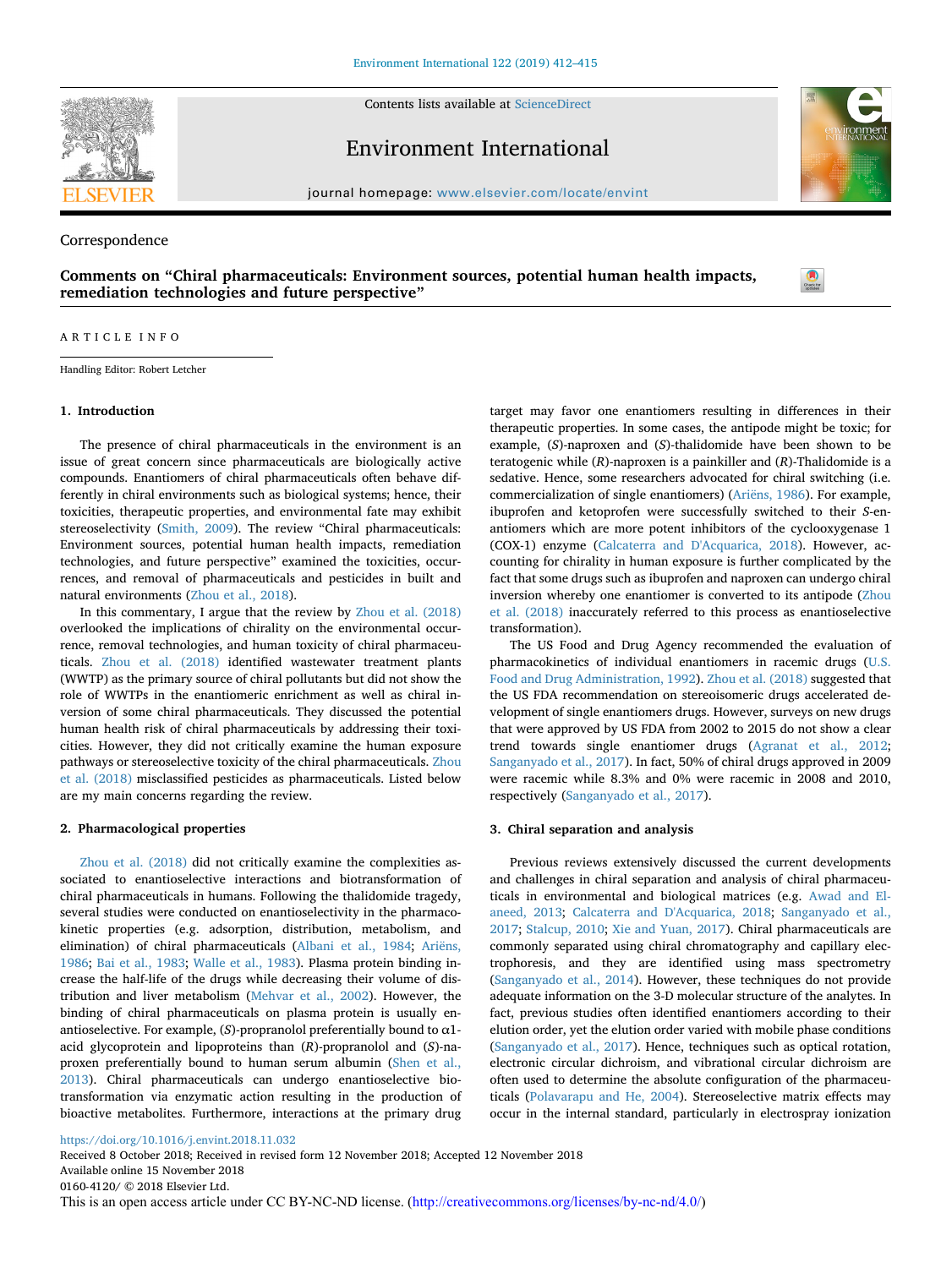$\mathbf{r}$ 

 $\mathbf{r}$ 

<span id="page-1-0"></span>

|         | Pharmacological and ecotoxicological behavior of selected chiral pharmaceuticals. | References<br>Ecotoxicity | Stereoselectivity | De Andrés et al.<br>(2009)<br>(R)-fluoxetine was more toxic to P. subcapitata than the antipode.<br>Activity mainly due to (S)-fluoxetine | Andrés-Costa et al.<br>(2017)<br>$(R)$ -fluoxetine was 30 $\times$ more toxic to a protozoa T. thermophila than its antipode. | Qu et al. (2018)<br>(R)-venlafaxine induced more oxygen radical in liver tissue of loach than its antipode.<br>(S)-venlafaxine inhibits serotonin reuptake, whereas (R)-venlafaxine inhibits<br>the uptake of serotonin and noradrenaline. | De Andrés et al.<br>(2009)<br>(S)-atenolol was more toxic than the antipode to a microalga, but less to toxic than (R)-<br>atenolol to a protozoan.<br>Activity mainly due to (S)-atenolol | Sun et al. (2014)<br>No stereoselectivity in observed changes in heart rate, hatching rate or mortality to<br>zebrafish.<br>Activity mainly due to (S)-metoprolol | Stanley et al. (2006)<br>Rice et al. (2018)<br>(S)-propranolol was more chronically toxic to P. promelas than (R)-propranolol.<br>1R,2R-(-)-pseudoephedrine and 1S,2R-(+)-ephedrine were more toxic than<br>1R,2S-(-)-ephedrine and 1S,2S-(-)-pseudoephedrine to D. magna.<br>Activity mainly due to 1R, 2S-(-)-ephedrine and 1S, 2S-(+)pseudoephedrine<br>Activity mainly due to (S)-propranolol<br>Sympathomimetic amine |
|---------|-----------------------------------------------------------------------------------|---------------------------|-------------------|-------------------------------------------------------------------------------------------------------------------------------------------|-------------------------------------------------------------------------------------------------------------------------------|--------------------------------------------------------------------------------------------------------------------------------------------------------------------------------------------------------------------------------------------|--------------------------------------------------------------------------------------------------------------------------------------------------------------------------------------------|-------------------------------------------------------------------------------------------------------------------------------------------------------------------|----------------------------------------------------------------------------------------------------------------------------------------------------------------------------------------------------------------------------------------------------------------------------------------------------------------------------------------------------------------------------------------------------------------------------|
|         |                                                                                   | Pharmacology              | Class             | Antidepressant                                                                                                                            |                                                                                                                               | Venlafaxine Antidepressant                                                                                                                                                                                                                 | Beta-blocker                                                                                                                                                                               | Beta-blocker                                                                                                                                                      | Propranolol Beta-blocker                                                                                                                                                                                                                                                                                                                                                                                                   |
| Table 1 |                                                                                   | Drug                      |                   | Fluoxetine                                                                                                                                |                                                                                                                               |                                                                                                                                                                                                                                            | Atenolol                                                                                                                                                                                   | Metoprolol                                                                                                                                                        | Ephedrine                                                                                                                                                                                                                                                                                                                                                                                                                  |

mass spectrometry may lead to inaccuracies in the determination of enantiomeric composition ([Barclay et al., 2011](#page-2-13) ; [Evans et al., 2015](#page-2-14)). Such matrix effects can be corrected using isotope labelled analogues of the analytes. However, isotope labelled analogues were rarely used in previous studies probably due to their unavailability [\(Evans et al.,](#page-2-14) [2015\)](#page-2-14).

## **4. Sources and occurrence**

More than 50% of pharmaceuticals in current use are chiral compounds which are predominantly sold as racemic mixtures and recently as single enantiomers. As noted by [Zhou et al. \(2018\),](#page-3-0) chiral pharmaceuticals enter the environment through wastewater treatment plant and hospital discharge as well as improper disposal of unused pharmaceuticals in households. However, the authors failed to critically examine how each route of entry affect the enantiomeric composition of the pharmaceuticals. Between 20 and 90% of the pharmaceuticals ingested by humans are excreted unchanged; thus, enter the sewer system as the initial racemic mixture or single enantiomer. The fraction that is metabolized, and then excreted may experience a change in enantiomeric composition due to stereoselectivity in plasma adsorption and enzymatic action. For example, naproxen is sold as the single enantiomer (*S*)-naproxen. Although (*S*)-naproxen is known to undergo chiral inversion following administration to humans, no ( *R*)-naproxen was detected in the influent of several wastewater treatment plants globally ([Khan et al., 2013](#page-2-15) ; [Matamoros et al., 2009](#page-2-16) ; [Suzuki et al., 2014](#page-3-4)). However, ( *R*)-naproxen was detected in the effluent suggesting chiral inversion took place in the wastewater treatment plant ([Suzuki et al.,](#page-3-4) [2014\)](#page-3-4). Furthermore, EF values of pharmaceuticals arising from improper human disposal can be expected to be  $\sim$  0.5 or 1.0 since they may not have undergone interactions in a chiral system.

# **5. Environmental fate and toxicity**

Previous studies have demonstrated that understanding the enantiomeric composition of chiral pharmaceuticals in the environment is of great importance since enantiomers may have different fates and toxicities ([Table 1\)](#page-1-0). [Zhou et al. \(2018\)](#page-3-0) did not discuss the enantiomeric composition of profens in the environment despite the numerous environmental monitoring and characterization studies that demonstrated their fate was stereoselective. Moreover, [Zhou et al. \(2018\)](#page-3-0) stated the physicochemical properties of ketoprofen (i.e., its pKa value and solubility at various pHs) but did not examine how they may influence their fate, transport, and toxicity in the environment. Briefly, profens are the most widely consumed group of chiral pharmaceuticals; they may undergo unidirectional and bidirectional chiral inversion ([Caballo et al.,](#page-2-17) [2015](#page-2-17) ; [Hashim et al., 2011](#page-2-18) ; [Khan et al., 2013](#page-2-15)). Regarding β-blockers, [Zhou et al. \(2018\)](#page-3-0) only focused at propranolol and atenolol leaving out metoprolol, pindolol, salbutamol, and many other well-studied βblockers. For example, previous studies have shown that metoprolol is frequently detected in the environment since it is hydrolytically stable. However, results on its environmental fate have been mixed with some studies observing *S*-enrichment in wastewater ([Souchier et al., 2016](#page-2-19) ) while another found *R*-enrichment ([Ribeiro et al., 2012](#page-2-20)). [Zhou et al.](#page-3-0) [\(2018\)](#page-3-0) included a brief discussion of a biodegradation microcosm study by [Selke and Hühnerfuss \(2011\)](#page-2-21) that wrongly attributed the source of the experimental approach to [Du et al. \(2014\)](#page-2-22) and [Hühnerfuss and Shah](#page-2-23) [\(2009\)](#page-2-23) and the results to a previous study by [Selke and Hühnerfuss](#page-2-24) [\(2007\)](#page-2-24) on icaridin.

Although understanding the toxicity of single enantiomers is critical for improving the accuracy of environmental risk assessments, data on enantiospecific bioaccumulation and toxicity of chiral pharmaceuticals remain scarce. [Table 1](#page-1-0) shows the current studies that have been conducted on enantiospecific toxicity of chiral pharmaceuticals. Exposing aquatic organisms such as microalga, protozoa, and fish to β-blockers has been shown to exhibit stereoselectivity. However, the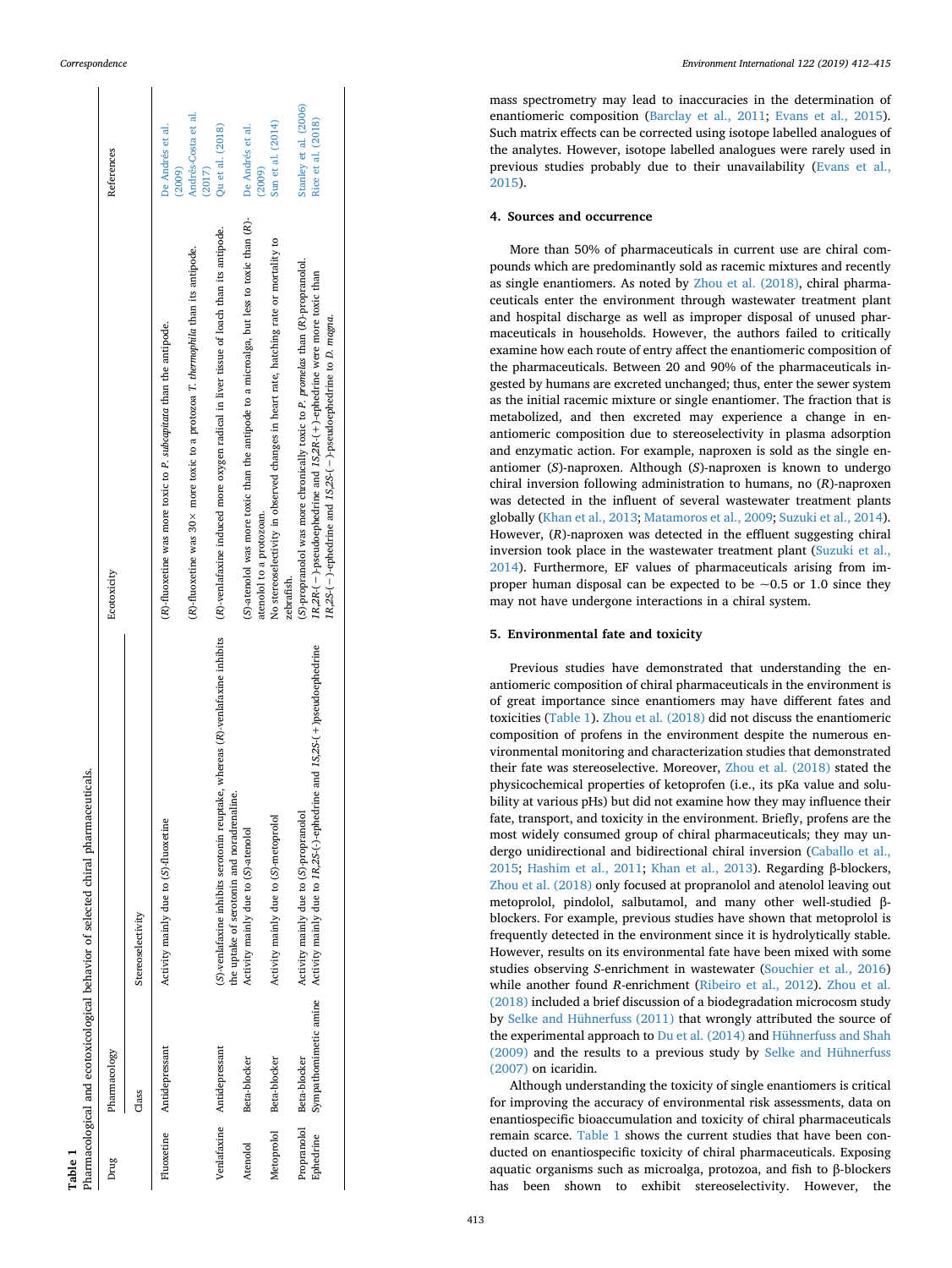stereoselectivity demonstrated dependence on the type of organism as well as the β-blocker. For example, (*S*)-atenolol was found to be more toxic to a microalga (*Pseudokirchneriella subcapitata*) than its antipode, but it was less to toxic than (*R*)-atenolol to a protozoan (*Tetrahymena thermophila*) ([De Andrés et al., 2009](#page-2-25)).

#### **6. Removal technologies**

Removal of chiral pharmaceuticals in water and wastewater treatment systems can often lead to the enrichment of a single enantiomer, particularly in a chiral environment. To date, no studies have been conducted on the effects of chirality on the removal of chiral pharmaceuticals using sonolysis, photocatalysis, advanced oxidation processes, and ozonation. Such abiotic processes are often assumed to be achiral since they involve the interaction of the chiral pharmaceutical with an achiral reactive species in an achiral environment [\(Kasprzyk-Hordern,](#page-2-31) [2010\)](#page-2-31).

Biotransformation processes involve the enzymatic breakdown of chiral pharmaceuticals by microbes. Enzymes are chiral sensitive and enantiomeric enrichment may result. Hence, the review should have discussed how aerobic granular sludge-sequencing batch reactor and constructed wetlands can result in enantiomeric enrichment. For example, [Matamoros et al. \(2009\)](#page-2-16) did not observe stereoselectivity in the removal of ibuprofen enantiomers using horizontal subsurface-flow constructed wetlands (an anaerobic system) whereas the (*S*)-ibuprofen degraded faster than (*R*)-ibuprofen in the vertical-flow constructed wetland (an aerobic system) [\(Matamoros et al., 2009\)](#page-2-16). In contrast, (*S*) naproxen degraded faster than (*R*)-naproxen in both types of constructed wetlands. [Amorim et al. \(2016\)](#page-2-32) found that the removal of norfluoxetine using an aerobic granular sludge-sequencing batch reactor was stereoselective. However, the removal of alprenolol, bisoprolol, metoprolol, propranolol, venlafaxine, salbutamol, and fluoxetine were not stereoselective [\(Amorim et al., 2016](#page-2-32)). [Amorim et al.](#page-2-32) [\(2016\)](#page-2-32) suggested the lack of stereoselectivity was because adsorption was the predominant removal mechanism. In this review, [Zhou et al.](#page-3-0) [\(2018\)](#page-3-0) make the same assumption that adsorption is a non-stereoselective. However, a previous demonstrated that adsorption of βblockers on to sludge was stereoselective when ionic interactions dominate the sorption process [\(Sanganyado et al., 2016](#page-2-33)). Hence, the need for more systematic studies on factors influencing the stereoselective removal of chiral pharmaceuticals using aerobic granular sludge-sequencing batch reactor.

Incorporating chirality when assessing the occurrence, fate, and toxicity of pharmaceuticals is essential for improving the accuracy of human risk assessments. The review did not critically engage relevant literature on environmental behaviors of chiral pharmaceuticals, focusing on the impact of chirality. As a result, the significance and sometimes validity of the discussions and conclusions drawn in the review are inadequate.

#### **References**

- <span id="page-2-7"></span>[Agranat, I., Wainschtein, S.R., Zusman, E.Z., 2012. The predicated demise of racemic new](http://refhub.elsevier.com/S0160-4120(18)32300-6/rf0005) [molecular entities is an exaggeration. Nat. Rev. Drug Discov. 11, 972–973](http://refhub.elsevier.com/S0160-4120(18)32300-6/rf0005).
- <span id="page-2-1"></span>[Albani, F., Riva, R., Contin, M., Baruzzi, A., 1984. Stereoselective binding of propranolol](http://refhub.elsevier.com/S0160-4120(18)32300-6/rf0010) [enantiomers to human alpha 1-acid glycoprotein and human plasma. Br. J. Clin.](http://refhub.elsevier.com/S0160-4120(18)32300-6/rf0010) [Pharmacol. 18, 244–246](http://refhub.elsevier.com/S0160-4120(18)32300-6/rf0010).
- <span id="page-2-32"></span>Amorim, C.L., Moreira, I.S., Ribeiro, A.R., Santos, L.H.M.L.M., Delerue-Matos, C., Tiritan, M.E., Castro, P.M.L., 2016. Treatment of a simulated wastewater amended with a chiral pharmaceuticals mixture by an aerobic granular sludge sequencing batch reactor. Int. Biodeterior. Biodegrad. 115, 277–285. [https://doi.org/10.1016/j.ibiod.](https://doi.org/10.1016/j.ibiod.2016.09.009) [2016.09.009](https://doi.org/10.1016/j.ibiod.2016.09.009).
- <span id="page-2-26"></span>Andrés-Costa, M.J., Proctor, K., Sabatini, M.T., Gee, A.P., Lewis, S.E., Pico, Y., Kasprzyk-Hordern, B., 2017. Enantioselective transformation of fluoxetine in water and its ecotoxicological relevance. Sci. Rep. 7, 1–13. [https://doi.org/10.1038/s41598-017-](https://doi.org/10.1038/s41598-017-15585-1) [15585-1](https://doi.org/10.1038/s41598-017-15585-1).
- <span id="page-2-2"></span>[Ariëns, E.J., 1986. Chirality in bioactive agents and its pitfalls. Trends Pharmacol. Sci. 7,](http://refhub.elsevier.com/S0160-4120(18)32300-6/rf0025) [200–205](http://refhub.elsevier.com/S0160-4120(18)32300-6/rf0025).
- <span id="page-2-9"></span>Awad, H., El-aneed, A., 2013. Enantioselectivity of mass spectrometry: challenges and promises. Mass Spectrom. Rev. 32, 466–483. [https://doi.org/10.1002/mas.21379.](https://doi.org/10.1002/mas.21379)
- <span id="page-2-3"></span>[Bai, S.A., Walle, U.K., Wilson, M.J., Walle, T., 1983. Stereoselective binding of the](http://refhub.elsevier.com/S0160-4120(18)32300-6/rf0035) [\(−\)-enantiomer of propranolol to plasma and extravascular binding sites in the dog.](http://refhub.elsevier.com/S0160-4120(18)32300-6/rf0035) [Drug Metab. Dispos. 11, 394–395](http://refhub.elsevier.com/S0160-4120(18)32300-6/rf0035).
- <span id="page-2-13"></span>[Barclay, V.K.H., Tyrefors, N.L., Johansson, I.M., Pettersson, C.E., 2011. Trace analysis of](http://refhub.elsevier.com/S0160-4120(18)32300-6/rf0040) [fluoxetine and its metabolite norfluoxetine. Part I: development of a chiral liquid](http://refhub.elsevier.com/S0160-4120(18)32300-6/rf0040) [chromatography-tandem mass spectrometry method for wastewater samples. J.](http://refhub.elsevier.com/S0160-4120(18)32300-6/rf0040) [Chromatogr. A 1218, 5587–5596.](http://refhub.elsevier.com/S0160-4120(18)32300-6/rf0040)
- <span id="page-2-17"></span>[Caballo, C., Sicilia, M.D., Rubio, S., 2015. Enantioselective determination of re](http://refhub.elsevier.com/S0160-4120(18)32300-6/rf0045)[presentative profens in wastewater by a single-step sample treatment and chiral li](http://refhub.elsevier.com/S0160-4120(18)32300-6/rf0045)[quid chromatography–tandem mass spectrometry. Talanta 134, 325–332.](http://refhub.elsevier.com/S0160-4120(18)32300-6/rf0045)
- <span id="page-2-6"></span>Calcaterra, A., D'Acquarica, I., 2018. The market of chiral drugs: chiral switches versus de novo enantiomerically pure compounds. J. Pharm. Biomed. Anal. 147, 323–340. [https://doi.org/10.1016/j.jpba.2017.07.008.](https://doi.org/10.1016/j.jpba.2017.07.008)
- <span id="page-2-25"></span>De Andrés, F., Castañeda, G., Ríos, Á., 2009. Use of toxicity assays for enantiomeric discrimination of pharmaceutical substances. Chirality 21, 751–759. [https://doi.org/](https://doi.org/10.1002/chir.20675) [10.1002/chir.20675.](https://doi.org/10.1002/chir.20675)
- <span id="page-2-22"></span>Du, J., Zhang, Y., Chen, Y., Liu, D., Chen, X., Zhong, D., 2014. Enantioselective HPLC determination and pharmacokinetic study of secnidazole enantiomers in rats. J. Chromatogr. B 965, 224–230. <https://doi.org/10.1016/j.jchromb.2014.06.036>.
- <span id="page-2-14"></span>[Evans, S.E., Davies, P., Lubben, A., Kasprzyk-Hordern, B., 2015. Determination of chiral](http://refhub.elsevier.com/S0160-4120(18)32300-6/rf0065) [pharmaceuticals and illicit drugs in wastewater and sludge using microwave assisted](http://refhub.elsevier.com/S0160-4120(18)32300-6/rf0065) [extraction, solid-phase extraction and chiral liquid chromatography coupled with](http://refhub.elsevier.com/S0160-4120(18)32300-6/rf0065) [tandem mass spectrometry. Anal. Chim. Acta 882, 112–126.](http://refhub.elsevier.com/S0160-4120(18)32300-6/rf0065)
- <span id="page-2-18"></span>Hashim, N.H., Nghiem, L.D., Stuetz, R.M., Khan, S.J., 2011. Enantiospecific fate of ibuprofen, ketoprofen and naproxen in a laboratory-scale membrane bioreactor. Water Res. 45, 6249–6258. [https://doi.org/10.1016/j.watres.2011.09.020.](https://doi.org/10.1016/j.watres.2011.09.020)
- <span id="page-2-23"></span>Hühnerfuss, H., Shah, M.R., 2009. Enantioselective chromatography-a powerful tool for the discrimination of biotic and abiotic transformation processes of chiral environmental pollutants. J. Chromatogr. A 1216, 481–502. [https://doi.org/10.1016/j.](https://doi.org/10.1016/j.chroma.2008.09.043) [chroma.2008.09.043](https://doi.org/10.1016/j.chroma.2008.09.043).
- <span id="page-2-31"></span>[Kasprzyk-Hordern, B., 2010. Pharmacologically active compounds in the environment](http://refhub.elsevier.com/S0160-4120(18)32300-6/rf0080) [and their chirality. Chem. Soc. Rev. 39, 4466.](http://refhub.elsevier.com/S0160-4120(18)32300-6/rf0080)
- <span id="page-2-15"></span>[Khan, S.J., Wang, L., Hashim, N.H., Mcdonald, J.A., 2013. Distinct enantiomeric signals of](http://refhub.elsevier.com/S0160-4120(18)32300-6/rf0085) [ibuprofen and naproxen in treated wastewater and sewer overflow. Chirality 26,](http://refhub.elsevier.com/S0160-4120(18)32300-6/rf0085) [739–746](http://refhub.elsevier.com/S0160-4120(18)32300-6/rf0085).
- <span id="page-2-16"></span>Matamoros, V., Hijosa, M., Bayona, J.M., 2009. Assessment of the pharmaceutical active compounds removal in wastewater treatment systems at enantiomeric level. Ibuprofen and naproxen. Chemosphere 75, 200–205. [https://doi.org/10.1016/j.](https://doi.org/10.1016/j.chemosphere.2008.12.008) [chemosphere.2008.12.008](https://doi.org/10.1016/j.chemosphere.2008.12.008).
- <span id="page-2-4"></span>Mehvar, R., Brocks, D.R., Vakily, M., 2002. Impact of stereoselectivity on the pharmacokinetics and pharmacodynamics of antiarrhythmic drugs. Clin. Pharmacokinet. 41, 533–558. <https://doi.org/10.2165/00003088-200241080-00001>.
- <span id="page-2-12"></span>Polavarapu, P.L., He, J., 2004. Peer reviewed: chiral analysis using mid-IR vibrational CD spectroscopy. Anal. Chem. 76, 61 A–67 A. <https://doi.org/10.1021/ac0415096>.
- <span id="page-2-27"></span>Qu, H., Ma, R., Wang, B., Yang, J., Duan, L., Yu, G., 2018. Enantiospecific toxicity, distribution and bioaccumulation of chiral antidepressant venlafaxine and its metabolite in loach (*Misgurnus anguillicaudatus*) co-exposed to microplastic and the drugs. J. Hazard. Mater. 0–1. <https://doi.org/10.1016/j.jhazmat.2018.04.041>.
- <span id="page-2-20"></span>[Ribeiro, A.R., Afonso, C.M., Castro, P.M.L., Tiritan, M.E., 2012. Enantioselective HPLC](http://refhub.elsevier.com/S0160-4120(18)32300-6/rf0110) [analysis and biodegradation of atenolol, metoprolol and fluoxetine. Environ. Chem.](http://refhub.elsevier.com/S0160-4120(18)32300-6/rf0110) [Lett. 11, 83–90.](http://refhub.elsevier.com/S0160-4120(18)32300-6/rf0110)
- <span id="page-2-30"></span>Rice, J., Proctor, K., Lopardo, L., Evans, S., Kasprzyk-Hordern, B., 2018. Stereochemistry of ephedrine and its environmental significance: exposure and effects directed approach. J. Hazard. Mater. 348, 39–46. [https://doi.org/10.1016/j.jhazmat.2018.01.](https://doi.org/10.1016/j.jhazmat.2018.01.020) [020](https://doi.org/10.1016/j.jhazmat.2018.01.020).
- <span id="page-2-11"></span>Sanganyado, E., Lu, Z., Gan, J., 2014. Mechanistic insights on chaotropic interactions of liophilic ions with basic pharmaceuticals in polar ionic mode liquid chromatography. J. Chromatogr. A 1368, 82–88. [https://doi.org/10.1016/j.chroma.2014.09.054.](https://doi.org/10.1016/j.chroma.2014.09.054)
- <span id="page-2-33"></span>Sanganyado, E., Fu, Q., Gan, J., 2016. Enantiomeric selectivity in adsorption of chiral βblockers on sludge. Environ. Pollut. 214, 787–794. [https://doi.org/10.1016/j.envpol.](https://doi.org/10.1016/j.envpol.2016.04.091) [2016.04.091](https://doi.org/10.1016/j.envpol.2016.04.091).
- <span id="page-2-8"></span>Sanganyado, E., Lu, Z., Fu, Q., Schlenk, D., Gan, J., 2017. Chiral pharmaceuticals: a review on their environmental occurrence and fate processes. Water Res. 124, 527–542. <https://doi.org/10.1016/j.watres.2017.08.003>.
- <span id="page-2-24"></span>[Selke, S., Hühnerfuss, H., 2007. The enantioselective transformation of the chiral insect](http://refhub.elsevier.com/S0160-4120(18)32300-6/rf0135) [repellent BAYREPEL and its main metabolite BAYREPEL acid in the aquatic en](http://refhub.elsevier.com/S0160-4120(18)32300-6/rf0135)[vironment. Organohalogen Compd. 69, 108.](http://refhub.elsevier.com/S0160-4120(18)32300-6/rf0135)
- <span id="page-2-21"></span>[Selke, S., Hühnerfuss, H., 2011. Enantioselective transformation of the betablocker pro](http://refhub.elsevier.com/S0160-4120(18)32300-6/rf0140)[pranolol in the aquatic environment. Organohalogen Compd. 73, 190–191.](http://refhub.elsevier.com/S0160-4120(18)32300-6/rf0140)
- <span id="page-2-5"></span>Shen, Q., Wang, L., Zhou, H., Jiang, H., Yu, L., Zeng, S., 2013. Stereoselective binding of chiral drugs to plasma proteins. Acta Pharmacol. Sin. 34, 998–1006. [https://doi.org/](https://doi.org/10.1038/aps.2013.78) [10.1038/aps.2013.78](https://doi.org/10.1038/aps.2013.78).
- <span id="page-2-0"></span>[Smith, S.W., 2009. Chiral toxicology: it's the same thing…only different. Toxicol. Sci. 110,](http://refhub.elsevier.com/S0160-4120(18)32300-6/rf0150) [4–30.](http://refhub.elsevier.com/S0160-4120(18)32300-6/rf0150)
- <span id="page-2-19"></span>[Souchier, M., Benali-Raclot, D., Casellas, C., Ingrand, V., Chiron, S., 2016. Enantiomeric](http://refhub.elsevier.com/S0160-4120(18)32300-6/rf0155) [fractionation as a tool for quantitative assessment of biodegradation: the case of](http://refhub.elsevier.com/S0160-4120(18)32300-6/rf0155) [metoprolol. Water Res. 95, 19–26.](http://refhub.elsevier.com/S0160-4120(18)32300-6/rf0155)
- <span id="page-2-10"></span>Stalcup, A.M., 2010. Chiral separations. Annu. Rev. Anal. Chem. 3, 341–363. [https://doi.](https://doi.org/10.1146/annurev.anchem.111808.073635) [org/10.1146/annurev.anchem.111808.073635.](https://doi.org/10.1146/annurev.anchem.111808.073635)
- <span id="page-2-29"></span>[Stanley, J.K., Ramirez, A.J., Mottaleb, M., Chambliss, C.K., Brooks, B.W., 2006.](http://refhub.elsevier.com/S0160-4120(18)32300-6/rf0165) [Enantiospecific toxicity of the beta-blocker propranolol to](http://refhub.elsevier.com/S0160-4120(18)32300-6/rf0165) *Daphnia magna* and *Pimephales promelas*[. Environ. Toxicol. Chem. 25, 1780–1786](http://refhub.elsevier.com/S0160-4120(18)32300-6/rf0165).
- <span id="page-2-28"></span>Sun, L., Xin, L., Peng, Z., Jin, R., Jin, Y., Qian, H., Fu, Z., 2014. Toxicity and enantiospecific differences of two β-blockers, propranolol and metoprolol, in the embryos and larvae of zebrafish (*Danio rerio*). Environ. Toxicol. 29, 1367–1378. [https://](https://doi.org/10.1002/tox.21867) [doi.org/10.1002/tox.21867.](https://doi.org/10.1002/tox.21867)